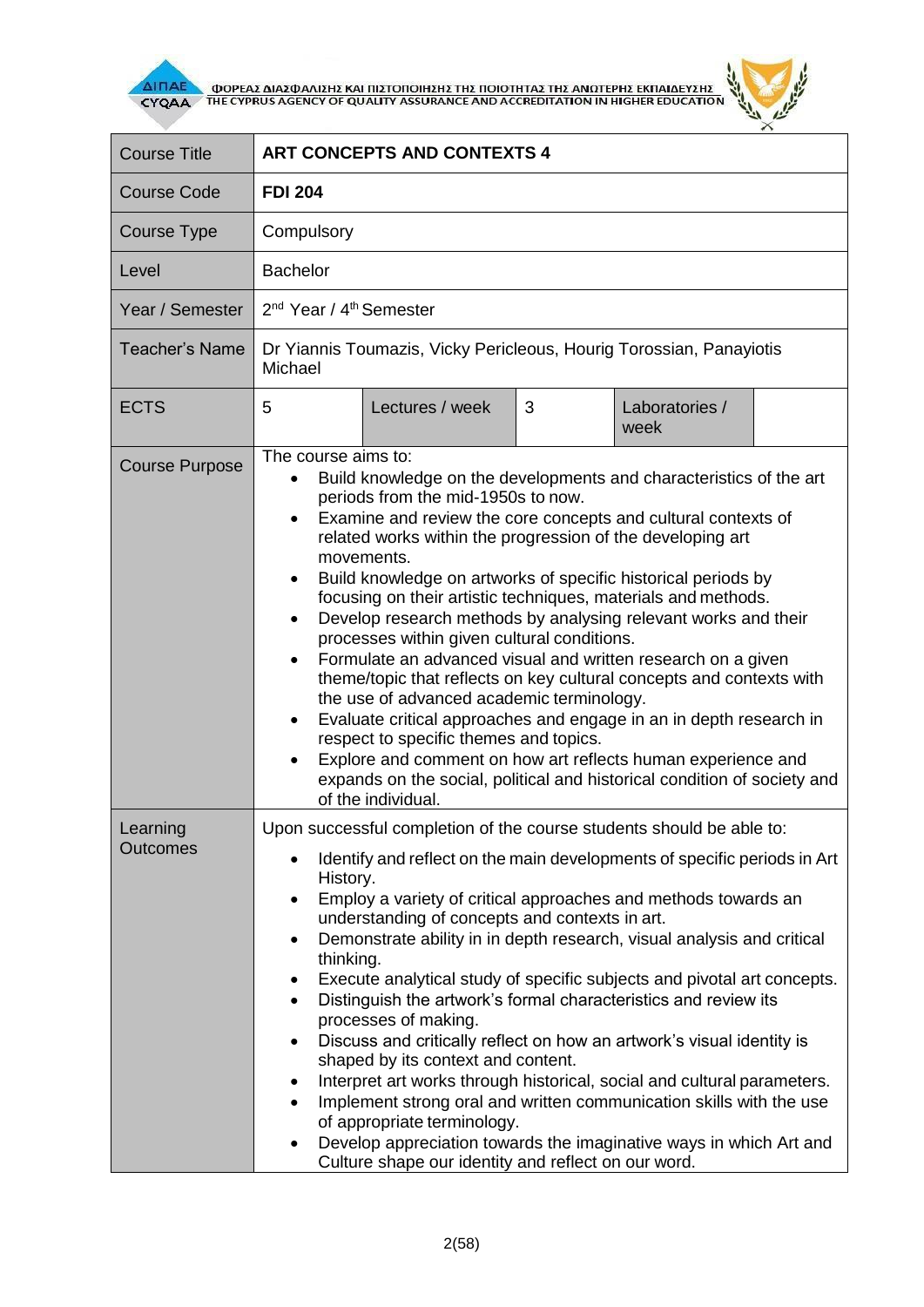

**AITIAE A OOPEAS AIAS DANISHS KAI TIISTOTOIHSHS THS TOIOTHTAS THE ANOTEPHS EKTIAIAEYSHS** 



|                         | Formulate and demonstrate critical associations between art and<br>other disciplines (e.g. science, politics, etc.)<br>Create advanced visual and conceptual speculations in respect to<br>$\bullet$<br>current urgencies related to socio-political and cultural context.<br>Appraise imaginative possibilities in creative thinking and making.<br>$\bullet$                                                                                                                                                                                                                                                                                                                                                                                                                                                                                                                                                                               |
|-------------------------|----------------------------------------------------------------------------------------------------------------------------------------------------------------------------------------------------------------------------------------------------------------------------------------------------------------------------------------------------------------------------------------------------------------------------------------------------------------------------------------------------------------------------------------------------------------------------------------------------------------------------------------------------------------------------------------------------------------------------------------------------------------------------------------------------------------------------------------------------------------------------------------------------------------------------------------------|
| Prerequisites           | <b>FDI 203</b><br>Corequisites                                                                                                                                                                                                                                                                                                                                                                                                                                                                                                                                                                                                                                                                                                                                                                                                                                                                                                               |
| <b>Course Content</b>   | Cold War aesthetics, Staging Spectacles and Consumerism:<br>$\bullet$<br>Introduction to the Art of the Fifties.<br>The Pop Rebellion and the New Avant-Garde: Introduction to the Art<br>$\bullet$<br>of the Sixties.<br>Performativities of the Body, Shaping Identities and Gender<br>$\bullet$<br>Representations: Introduction to the Art of the Seventies.<br>Art as Commodity and Fetishization in the Global Technological Hype:<br>$\bullet$<br>Introduction to the Art of the Eighties.<br>Globalization and the Digital Shift, Relational Aesthetics and the<br>$\bullet$<br>Quest to the [Multicultural] Other: Introduction the Art of the Nineties.<br>Localities versus Globalities, Redistribution and Circulation of Images<br>$\bullet$<br>and Cultures: Introduction to the Art of the 21 <sup>st</sup> Century.<br>Politics of Space - Place. Conflicting Identities in Post-Colonial<br>$\bullet$<br>Contexts: Art Now. |
| Teaching<br>Methodology | Extended project briefings, exercises, illustrated lectures and group<br>critiques. Emphasis is given on the familiarisation with the local art scene:<br>gallery and museum visits are therefore a core element of the course.                                                                                                                                                                                                                                                                                                                                                                                                                                                                                                                                                                                                                                                                                                              |
| Bibliography            | <b>Book References</b>                                                                                                                                                                                                                                                                                                                                                                                                                                                                                                                                                                                                                                                                                                                                                                                                                                                                                                                       |
|                         | Foster, H., Kraus, R., Art Since 1900: Modernism · Antimodernism ·<br>Postmodernism. London: Thames and Hudson, 2016.                                                                                                                                                                                                                                                                                                                                                                                                                                                                                                                                                                                                                                                                                                                                                                                                                        |
|                         | Robertson, J., Mc Daniel, G., Themes of Contemporary Art: Visual Art after<br>1980. Oxford: Oxford university Press, 2016.                                                                                                                                                                                                                                                                                                                                                                                                                                                                                                                                                                                                                                                                                                                                                                                                                   |
|                         | Fleming, J., Honour, H., A World History of Art. London: Laurence King,<br>2009.                                                                                                                                                                                                                                                                                                                                                                                                                                                                                                                                                                                                                                                                                                                                                                                                                                                             |
|                         | Dixon, A., Art: The Definitive Visual Guide. London: Dorling Kindersley,<br>2018.                                                                                                                                                                                                                                                                                                                                                                                                                                                                                                                                                                                                                                                                                                                                                                                                                                                            |
|                         | Lymberopoulou, A., Bracewell-Homer, P., Robinson, J. Art & Visual Culture:<br>A Reader. New York: Harry n. Abrams, 2013.                                                                                                                                                                                                                                                                                                                                                                                                                                                                                                                                                                                                                                                                                                                                                                                                                     |
|                         | Kyung, A., Cerasi, J., Who's Afraid of Contemporary Art? London: Thames<br>and Hudson, 2017.                                                                                                                                                                                                                                                                                                                                                                                                                                                                                                                                                                                                                                                                                                                                                                                                                                                 |
|                         | Hopkins, D., After Modern Art (1945-2017). Oxfrord: Oxford University<br>Press, 2018.                                                                                                                                                                                                                                                                                                                                                                                                                                                                                                                                                                                                                                                                                                                                                                                                                                                        |
|                         | Cox, G., Lund, J., The Contemporary Condition, Introductory Thoughts on<br>Contemporaneity and Contemporary Art. New York: Sternberg Press, 2016.                                                                                                                                                                                                                                                                                                                                                                                                                                                                                                                                                                                                                                                                                                                                                                                            |
|                         | Cook, S., Documents of Contemporary Art: Information. London:<br>Whitechapel Gallery, Massachusetts: The MIT Press, 2016.                                                                                                                                                                                                                                                                                                                                                                                                                                                                                                                                                                                                                                                                                                                                                                                                                    |